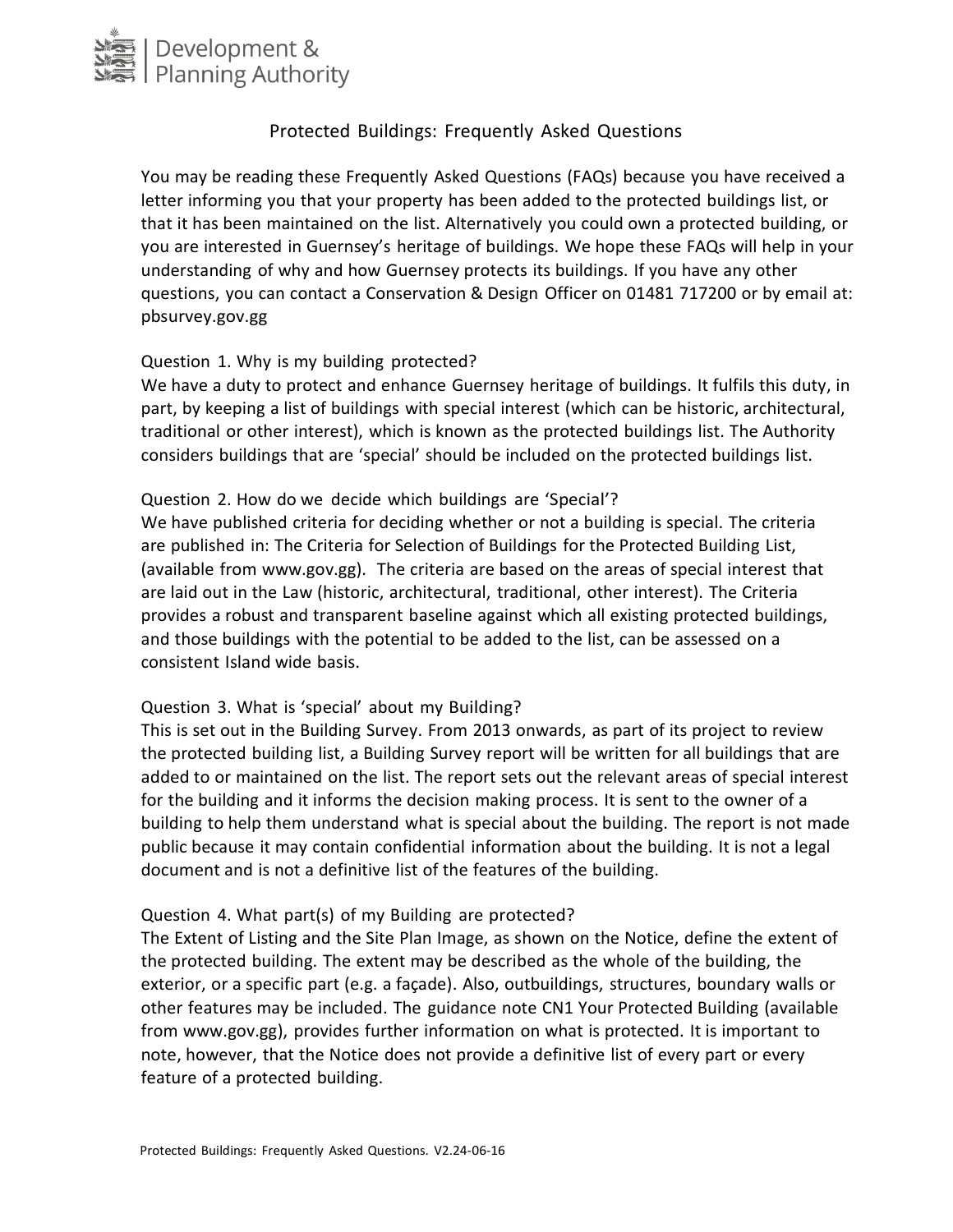

Question 5. How did we make this decision?

From 2013, as part of its project to review the protected building list, we set in place a robust and transparent three stage process (summarised below). This process ensures that any decision is checked, so the list is consistent across Guernsey and proportionate so that only special buildings are on the list.

| Stage<br>1.<br>Survey                           | A survey is undertaken in order to obtain as much information as<br>possible about the building, outbuildings, etc. At the site visit, notes<br>are taken and photographs of the relevant exterior elevations,<br>interior rooms and any features of the building.                                                                                                                                                                                                                                                                                                         |
|-------------------------------------------------|----------------------------------------------------------------------------------------------------------------------------------------------------------------------------------------------------------------------------------------------------------------------------------------------------------------------------------------------------------------------------------------------------------------------------------------------------------------------------------------------------------------------------------------------------------------------------|
| Stage 2.<br>Assessmen<br>t and<br>Report        | In addition to the observations at the site visit, the surveyor also<br>looks at other evidence such as historic maps, publications (such as<br>John McCormack's Channel Island Houses, 2015) all of which help<br>to build a picture of the property and its historic development.                                                                                                                                                                                                                                                                                        |
|                                                 | A holistic approach is used to assess the whole property against The<br>Criteria. This includes the principal building and also other buildings<br>and structures. Surveyors also consider the elements of the building<br>and whether these contribute to, are neutral or have a negative<br>impact on the special interest of a property.                                                                                                                                                                                                                                |
| Stage 3.<br>Decision<br>making<br>processe<br>S | The advice note CN7 Decision Making Procedure for the Review of the<br>Protected Buildings List (available from www.gov.gg), provides further<br>detail on this stage. In summary, this is a three phase process. First,<br>the surveyor reports and recommends. Second, the Protected Building<br>Panel agree or disagree with the surveyor's recommendation. Finally,<br>the Director of Planning, Policy and Environment Manager or the<br>President of the Development & Planning Authority, have the final say<br>on whether or not the building should be protected. |

Question 6. Can I make changes to my Protected Building?

Contrary to popular belief you can make changes to a protected building. You can carry out repairs, maintenance and minor alterations without the need for planning permission, under what is known as Class 3 Exemption. There are also other exemptions for protected buildings, but they are limited. If planning permission is needed, the policy is that changes will be supported where they sustain the special interest of the building.

Question 7. Can I appeal against the decision to protect my building? Yes. There is a right of appeal to the Planning Tribunal, which is independent of any States' Authority. An appeal can be made by building owners or interested parties against the d ecision to add a property to the list or amend the Notice. Further details of the appeal procedure are provided in the letter to the building owner and at Section 18 of the Special Controls Ordinance 2007. An appeal form can be